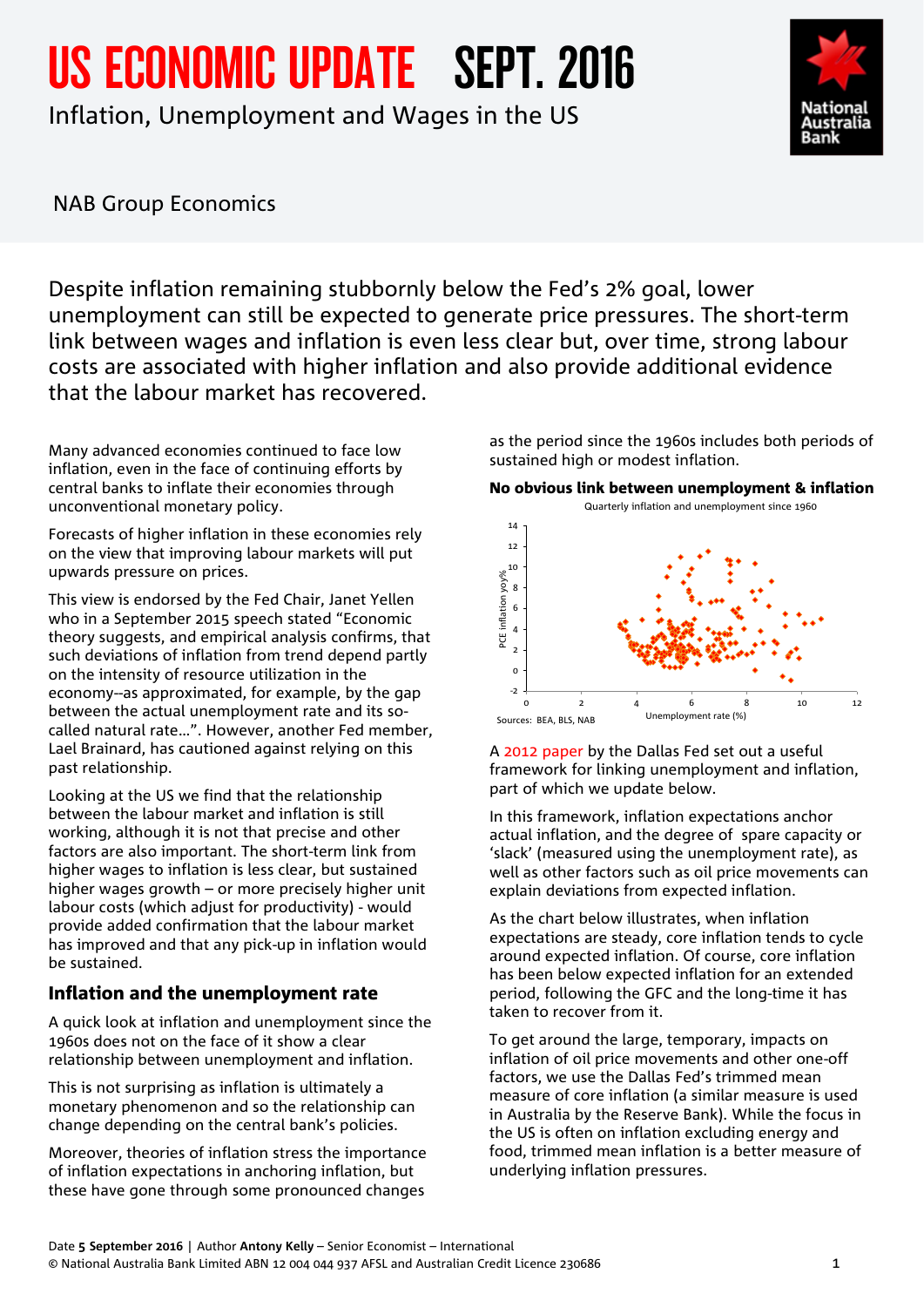

#### Core inflation fluctuates around long-run trend

The difference between expected inflation and core inflation is the 'cyclical' component, which has a negative effect on inflation following a downturn, and a positive one when the economy is strong. To illustrate this, the chart below shows the unemployment rate four quarters ago (to reflect the lags between unemployment changes and price pressures emerging) plotted against the 'cyclical' inflation component.

As expected lower unemployment tends to be associated with higher 'cyclical' inflation component although the relationship is not that precise and there is a fair degree of variation. That said, the most recent observations are not out of line with historical experience.

#### Cyclical inflation tends to increase as unemployment falls



It is worth looking at how unemployment and 'cyclical' inflation move before and after recessions. The charts below show 'cyclical' inflation and unemployment (not lagged) prior to and after the 2001 and 2007-09 recessions (the red dots cover the recession periods).

There is broadly the same pattern across both recessions. Prior to the recession – the peak of the businesses cycle – the cyclical component of inflation is pushing up. Even as the economy goes into recession it takes a while for cyclical inflation to start falling. The low point for cyclical inflation is after unemployment has stopped falling, but as the labour market continues to improve cyclical inflation rises.

One explanation that has been provided for this is the idea of 'pent up' wage cuts; typically employers are reluctant to actually reduce nominal wages, so they adjust to weak economic circumstances by keeping wages unchanged for a period of time and this delayed wage adjustment can continue even as conditions improve.

#### Inflation & unemployment before & after recessions



There are some interesting differences between the two recessions. While the responsiveness of cyclical inflation to changes in unemployment overall looks lower around the early 2000s, the pick-up in inflation once unemployment started falling was faster than the current recovery period.

Movements in the US dollar are one possible explanation for this. The US dollar fell between 2002Q4 and 2005Q1 by 13%. In contrast, in the aftermath of the GFC, there have been two major moves in the currency. The first was a depreciation of over 10% occurred between early 2009 and mid-2011, which coincided with a relatively fast rate of pick up in cyclical inflation. Once this ended, and the dollar tracked sideways, inflation fell back, before resuming a gradual upwards path. This was then disrupted by the second major currency change – an appreciation of 18%, which constrained price growth. As of the June quarter, our modelling suggests that the dollar was subtracting 0.25ppt from headline inflation.

While the relationship between unemployment and inflation may be working largely as expected – once other factors are taken into account – this analysis highlights why the Fed Reserve is concerned about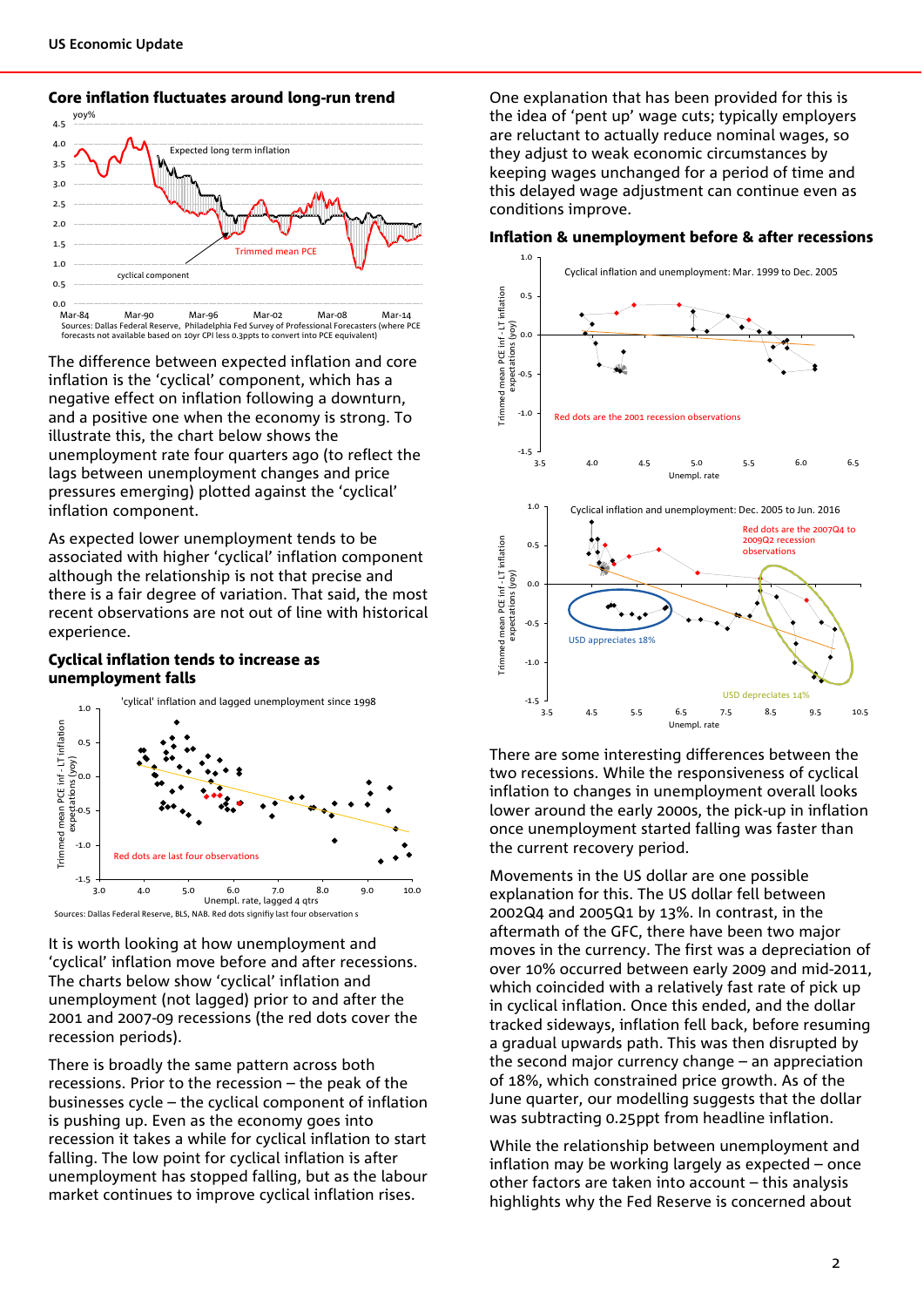slippage in inflation expectations. While the Fed has discounted financial market implied measures of inflation expectation, survey based measures have moved somewhat lower.

### Where do wages fit in

Historically, as unemployment has fallen (risen), wages growth has tended to accelerate (slow).

However, in this recovery, wages growth has been quite weak given the decline in unemployment. (There are many wage/compensation measures for the U.S. so in the charts opposite we have used a simple average of three measures for which there is a long historical data set.)

However, an unfortunate feature of the post GFC recovery has been low productivity growth. As a result unit labour cost growth (essentially wages and other compensation growth less productivity growth) is not that much different to what might be expected based on previous periods of falling unemployment.

There are other factors that also may be constraining wage growth. The unemployment rate may be overstating the extent of the recovery in the labour market. Broader measures of labour market underutilisation do not show quite the same degree of recovery as the unemployment rate. Another possible explanation (and which may also explain the low observed productivity) is the retirement of high wage baby boomers who are being replaced by lower wage workers<sup>[1](#page-2-0)</sup>. This possibility is supported by the strength in the Atlanta Fed's wage growth tracker as it focuses on those continuously employed and it has been showing a stronger acceleration in wages than other measures.

Wages are a major part of business costs and so it might be expected that wages will have a close relationship with prices. Of course, as noted above, how productive a worker is also relevant – paying someone twice as much doesn't add to unit costs if what they produce also doubles – so unit labour costs should be more relevant. Indeed, a higher trend for unit labour costs is associated with higher core inflation.

However, the relationship is not precise, particularly over short time frames. Labour costs, while important, are not the only cost faced by business. Moreover, businesses can also vary their margins (the price charged over the costs of all the inputs), which can either minimise or exaggerate the impact of changes in labour and other costs.

Perhaps not surprisingly in this light, some studies have found that changes in wage costs are not a good guide to future inflation. Indeed some research

#### Wages appear subdued this cycle…low productivity part of the explanation



0.0 10.0 Mar-84 Mar-90 Mar-96 Mar-02 Mar-08 Mar-14 Sources: BLS, NAB. \* Average of: Avg hourly earnings: all employees - private non-farm prodn & nonsupervisory employees; Employment Cost Index (private wages); Compensation per hour: nonfarm business sector



#### High inflation and high labour costs go together







has even found that inflation leads wages growth; one theory for this is that because wages are changed

<span id="page-2-0"></span> $<sup>1</sup>$  See Daly, M., Hobijn B., Pyle, B., What's Up with Wage Growth,</sup> FRBSF Economic Letter, 7 March 2016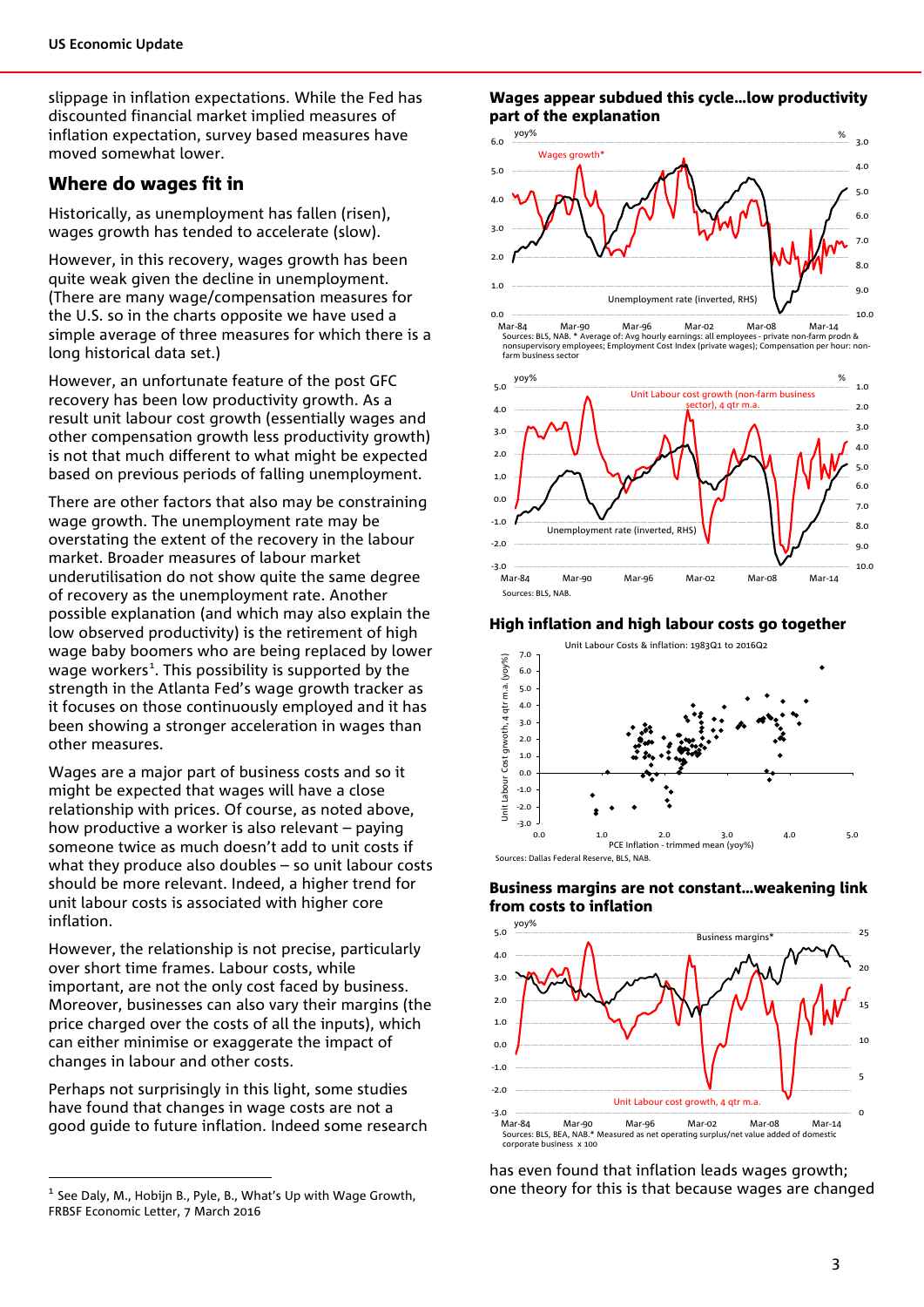infrequently, prices may be set with a view to future wage costs.<sup>[2](#page-3-0)</sup>

This is not to say that the focus placed by markets and the Fed itself on wage growth is misplaced. The Fed has two goals – inflation is one and the labour market another. Stronger wages growth would provide further evidence that the labour market has healed. Secondly, while the short-term flow through of labour cost growth to future inflation may be unclear, over longer periods of time the two tend to go together. So a sustained increase in labour costs would add to the evidence that inflation has moved sustainably higher.

# CONTACT THE AUTHOR

Antony Kelly Senior Economist – International Antony.kelly@nab.com.au +613 9208 5049

<span id="page-3-0"></span><sup>&</sup>lt;sup>2</sup> See Bidder R., Are Wages Useful in Forecasting Price Inflation, FRBSF Economic Letter, November 2015 and Peneva E., Rudd J., The Passthrough of Labor Costs to Price Inflation, Federal Reserve Finance and Economics Discussion Series, 2015-042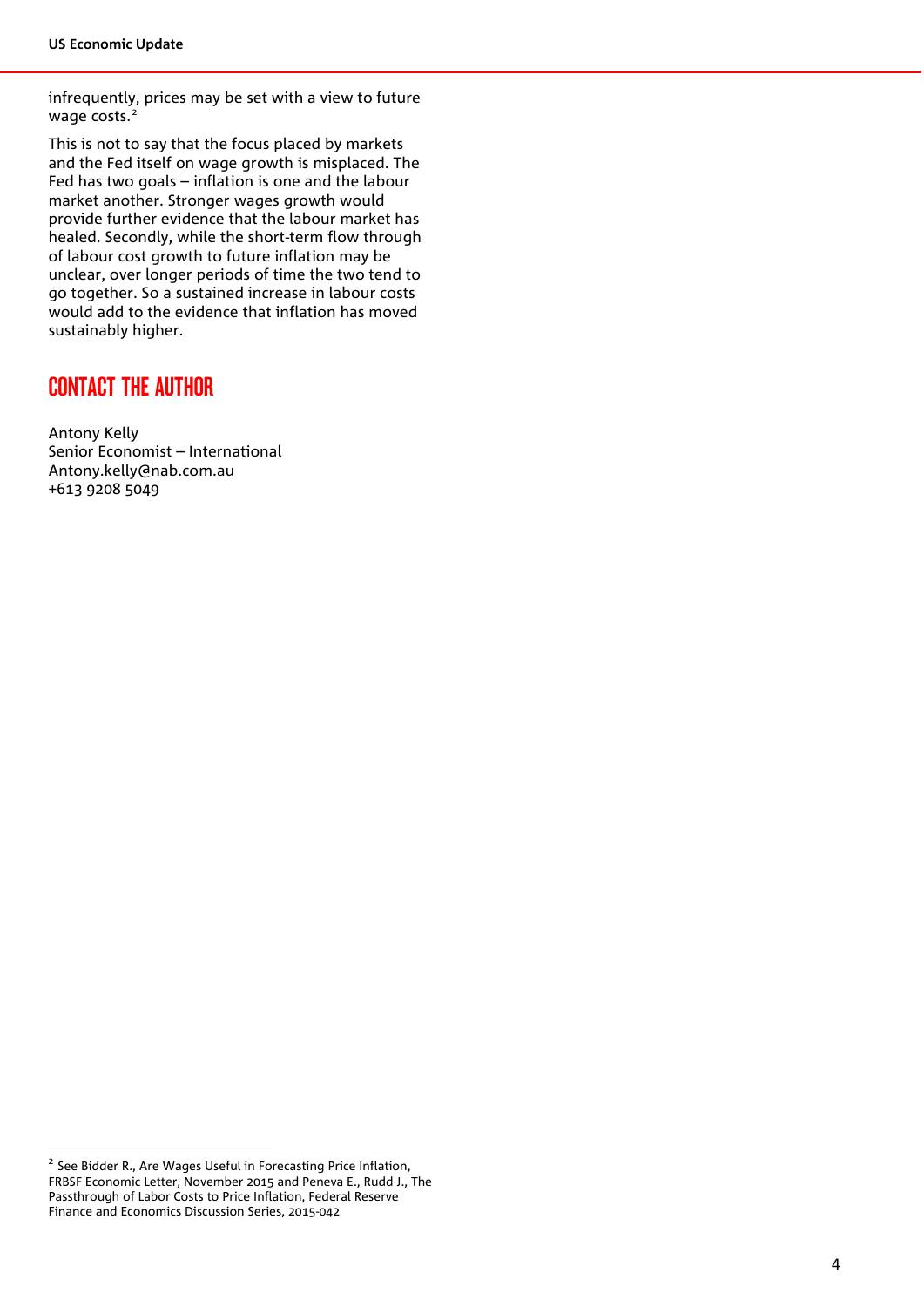# U.S. ECONOMIC & FINANCIAL FORECASTS

| Year Average Chng %                                              |        |        |        |        |        |        |                |        |      |      |      |      |      |  |
|------------------------------------------------------------------|--------|--------|--------|--------|--------|--------|----------------|--------|------|------|------|------|------|--|
|                                                                  |        |        |        |        | 2016   |        |                |        |      | 2017 |      |      |      |  |
|                                                                  | 2014   | 2015   | 2016   | 2017   | 2018   | Q1     | Q <sub>2</sub> | Q3     | Q4   | Q1   | Q2   | Q3   | Q4   |  |
| <b>US GDP and Components</b>                                     |        |        |        |        |        |        |                |        |      |      |      |      |      |  |
| Household consumption                                            | 2.9    | 3.2    | 2.6    | 2.3    | 1.9    | 0.4    | 1.1            | 0.7    | 0.5  | 0.5  | 0.5  | 0.5  | 0.5  |  |
| Private fixed investment                                         | 5.5    | 4.0    | 0.6    | 2.9    | 3.2    | $-0.2$ | $-0.6$         | 0.3    | 0.9  | 0.9  | 0.9  | 0.9  | 0.8  |  |
| Government spending                                              | $-0.9$ | 1.8    | 1.0    | 1.3    | 1.6    | 0.4    | $-0.4$         | 0.3    | 0.3  | 0.4  | 0.4  | 0.4  | 0.4  |  |
| Inventories*                                                     | $-0.1$ | 0.2    | $-0.4$ | 0.1    | 0.0    | $-0.1$ | $-0.3$         | 0.2    | 0.0  | 0.0  | 0.0  | 0.0  | 0.0  |  |
| Net exports*                                                     | $-0.1$ | $-0.7$ | $-0.2$ | $-0.2$ | $-0.1$ | 0.0    | 0.0            | $-0.1$ | 0.0  | 0.0  | 0.0  | 0.0  | 0.0  |  |
| <b>Real GDP</b>                                                  | 2.4    | 2.6    | 1.5    | 2.1    | 1.9    | 0.2    | 0.3            | 0.7    | 0.5  | 0.6  | 0.5  | 0.5  | 0.5  |  |
| Note: GDP (annualised rate)                                      |        |        |        |        |        | 0.8    | 1.1            | 2.8    | 2.1  | 2.2  | 2.1  | 2.1  | 2.0  |  |
| US Other Key Indicators (end of period)<br>PCE deflator-headline |        |        |        |        |        |        |                |        |      |      |      |      |      |  |
| <b>Headline</b>                                                  | 1.2    | 0.4    | 1.5    | 2.1    | 2.2    | 0.1    | 0.5            | 0.5    | 0.5  | 0.5  | 0.5  | 0.6  | 0.5  |  |
| Core                                                             | 1.6    | 1.4    | 1.8    | 2.0    | 2.2    | 0.5    | 0.4            | 0.4    | 0.4  | 0.4  | 0.5  | 0.5  | 0.5  |  |
| Unemployment rate - qtly average (%)                             | 5.7    | 5.0    | 4.8    | 4.4    | 4.4    | 4.9    | 4.9            | 4.9    | 4.8  | 4.6  | 4.5  | 4.5  | 4.4  |  |
| US Key Interest Rates (end of period)                            |        |        |        |        |        |        |                |        |      |      |      |      |      |  |
| Fed funds rate (top of target range)                             | 0.25   | 0.50   | 0.75   | 1.25   | 2.00   | 0.50   | 0.50           | 0.50   | 0.75 | 0.75 | 1.00 | 1.00 | 1.25 |  |
| 10-year bond rate                                                | 2.17   | 2.27   | 1.75   | 2.25   | 2.25   | 1.77   | 1.47           | 1.50   | 1.75 | 1.75 | 2.00 | 2.00 | 2.25 |  |
| Course, NAD Croup Essegnise                                      |        |        |        |        |        |        |                |        |      |      |      |      |      |  |

Source: NAB Group Economics

\*Contribution to real GDP